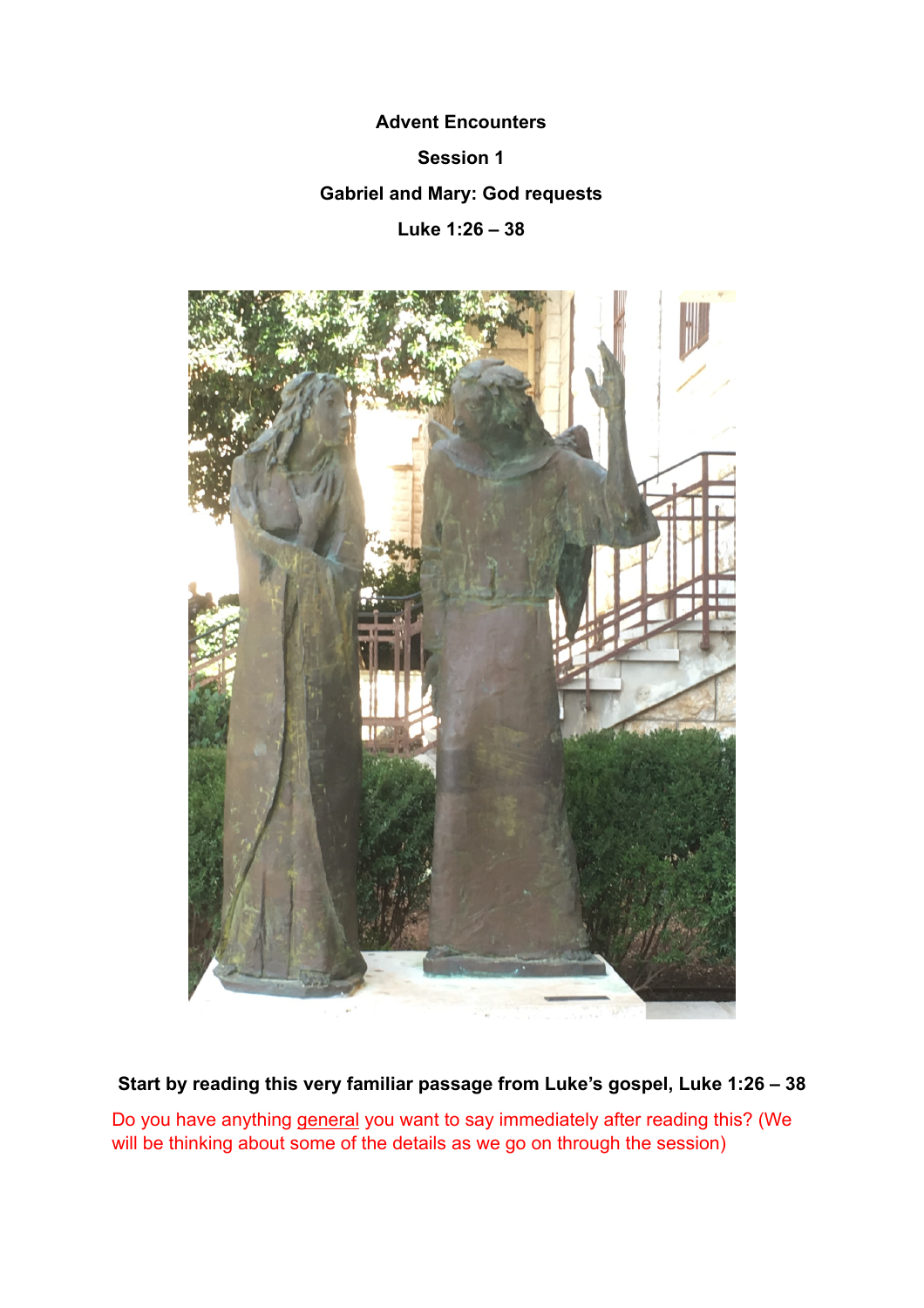A little about the characters in this encounter…starting with Gabriel.

With apologies to Shakespeare, *Who* **is** *Gabriel, what is he?* 

*'The angel Gabriel from heaven came, with wings as drifted snow, with eyes aflame'* 

begins the beautiful C13th Basque carol \* and in two lines we are introduced to the fact and fiction of Gabriel.

From heaven, yes. And the wings? Probably not!

Gabriel is one of only two archangels mentioned by name in the canonical Bible. (The other is Michael and there are more in the ancient Hebrew religious text, the Book of Enoch).

Gabriel first appears in chapter 8 of the Book of Daniel (he of Lions' Den fame). As Daniel is struggling to understand the meaning of a vision of a ram and a goat, he hears a voice "Gabriel, help this man understand the vision". Daniel tells us that he then sees a being standing beside him, explaining what Daniel has seen. This being has the appearance of a man….but one who frightens Daniel.

It is clear from this first appearance that Gabriel is an angel with a specific job description – to convey a particular message directly from God to a named human being.

So it's not surprising that the next time we meet Gabriel is when God sends him to the Jerusalem Temple, to tell the priest Zechariah that he and his elderly wife will have a son ( Luke 1:18-20). Like Daniel, Zechariah is terrified at the sight of Gabriel (v 12) but is so gobsmacked at God's message that he can't help asking "How will I know this?"

By his reply ( v 19-20), we learn that Gabriel stands in the presence of God, he is God's message-bearer that he has a certain amount of power over human beings…

Gabriel's most famous appearance, however, is when he is sent to the obscure little town of Nazareth in the vast Roman Empire, to find a 14/15 year old girl called Mary, to bring her a request from God. This encounter merits a fleeting reference in Matthew's gospel ( Matt 20:21) but it is Luke who is responsible for this event being remembered in every Christmas service of Nine (or fewer!) Lessons and Carols.

What image / ideas come to mind when you hear the word "angel"? Where do these come from?

What part do angels seem to play in God's world – both the heavenly and earthly realms? Does God still use angels?

Why do some people seem to find it easier/ more acceptable to "believe in " angels than in God?

\* *Do listen to this carol! Try Kings College Cambridge choir on YouTube for the full effect and note that Mary is referred to as 'most highly favoured lady, NOT – as we always sang – most highly flavoured gravy'…*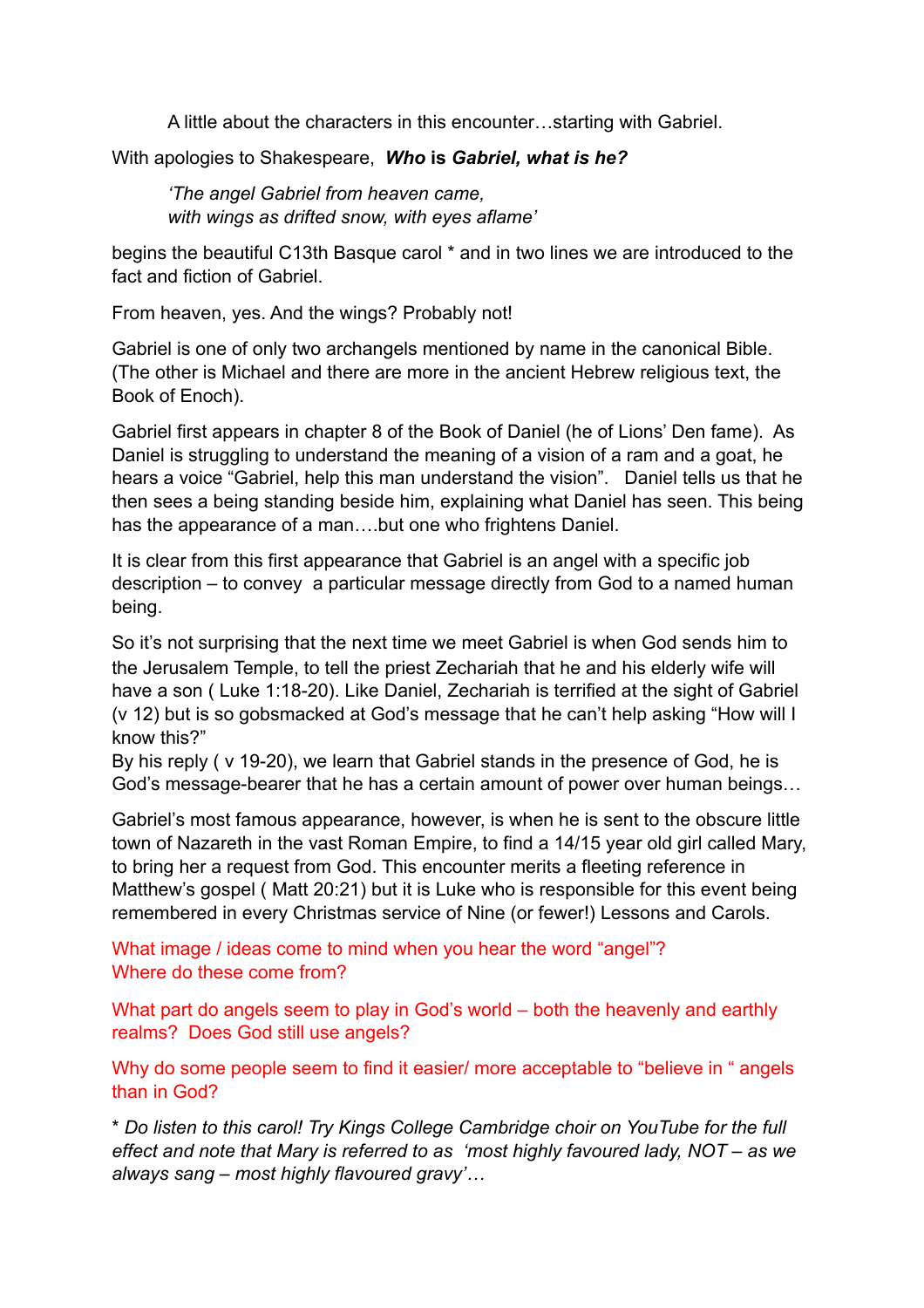## *And who is Mary?*

The gospels don't give much away about Mary!

After the birth of Jesus, we get glimpses of her in the accounts of his childhood and in John's gospel (only in John's gospel), we read that she played a crucial role at the Cana wedding (John 2; 1-12) but we do not see her again until she follows Jesus to Jerusalem and stands at the foot of the cross.

Before he dies, Jesus commends Mary to the care of the beloved disciple, John and tradition has it that she went to live in his household, dying in Ephesus, in present day Turkey, where John is also said to have died. You can visit "Mary's house", now a Catholic shrine.

From the apocryphal Book of James, dating from around the C2nd, we learn that Mary's parents were Joachim and Ann but the gospels record nothing of her lineage. The important thing for them about Mary was what she did, not her background – apart from the claim that she was a virgin.

This has traditionally put gospel readers into one of two camps - either taking Luke's claim literally or dismissing it as untrue. So let's think about this for a moment

We know from historic records that in the C1st, the Jerusalem Temple needed more than our cathedral vergers today to keep things going! There would have been a huge amount of work involved just in making and maintaining vestments – sewing, weaving, mending and then regularly washing the garments. (Think of all those animal sacrifices: there would have been a lot of blood stains on the priests' garments.)

Jewish tradition holds that these tasks were done by a group of girls / young women trained for the job. (Can we imagine the male priests in that society washing their own vestments?? !)

Again according to Jewish tradition, the girls who made up this group would have been recruited from respectable Jewish families, brought up according to the Law. This was important, as another part of their role was to offer liturgical prayer.

We have some scriptural evidence to support the claim that there were special women who ministered in the Temple complex. We read of women who watch/ wait/ serve/ minister at the tent of meeting (Exodus 38:8, I Samuel 2:22) and in 2 Maccabees (the Apocrypha again), the women " kept indoors" (2 Macc 3:19-20 NRSV) and who prayed as the tax collector Heliodorus planned to rob the Temple, may well have been from this group.

These women were sent to live in the Temple complex (possibly the Court of Women), probably from as early an age as four or five and, although there were much older women – widows such as Anna (Luke 2:36-37) – most girls would expect to leave by the age of around fourteen

As we have noted, the gospels are not interested in Mary until she is visited by Gabriel – but, factoring in snippets from historical records and thinking about Jewish tradition – it seems entirely feasible that Mary was such a girl: a virgin who had served her time in Jerusalem and who had returned to her family in Nazareth in the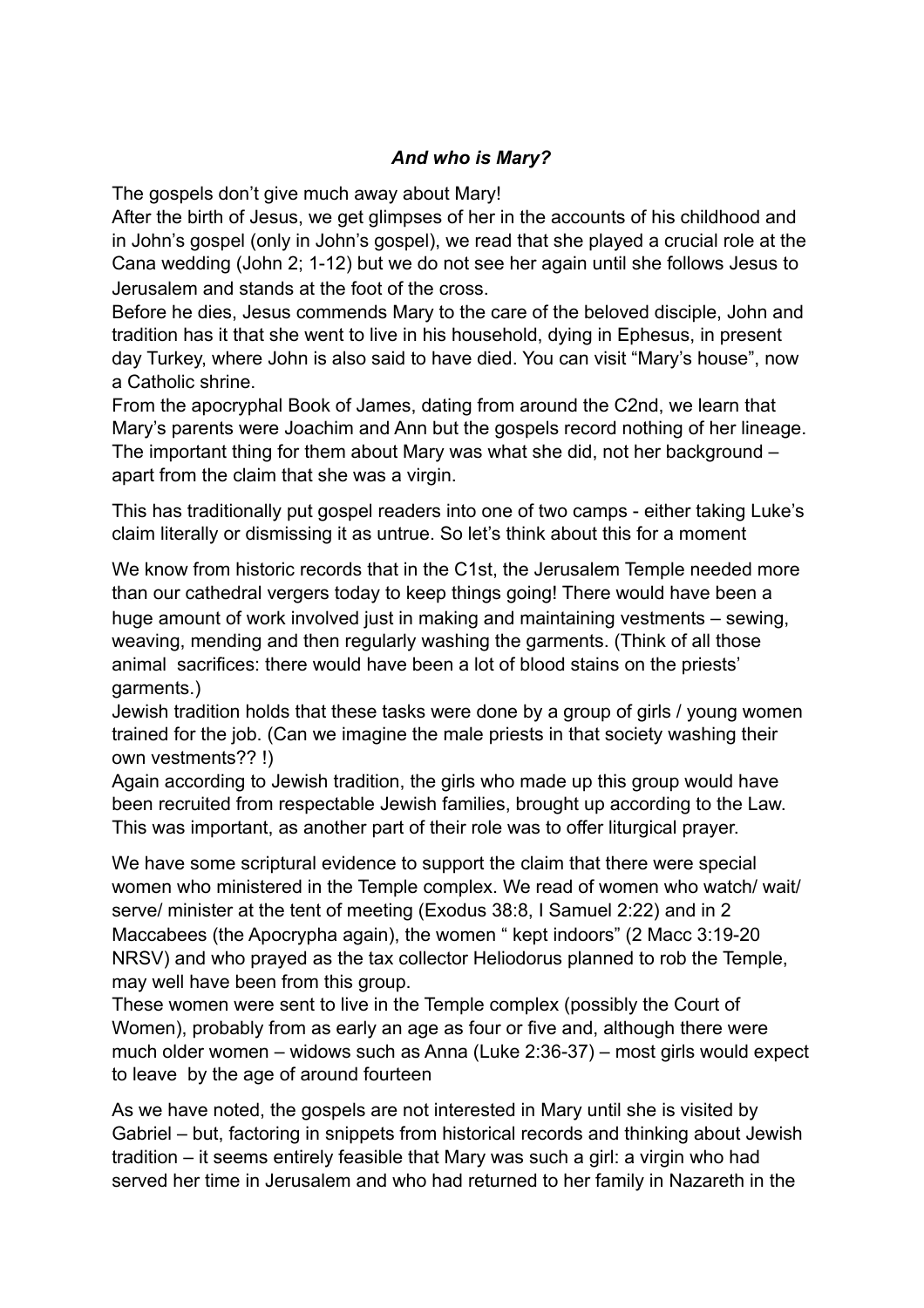expectation that she would soon be betrothed and then married. Then along comes Gabriel …

If you were asked to paint a picture of Mary what would come to mind? Posture? Expression? Colour? Where have your ideas come from? What would you want to convey by your painting?

Art – medieval paintings in particular – have a lot to answer for! Portrayed in her famous blue garments (blue a symbol of purity) and often with a serene, pious, 'mystical' expression on her face, this is the sort of image of Mary most of us have seen at some time.

What message about Mary do these artists' impressions convey?

Luke himself paints a strong picture of Mary in the words he chooses to describe her – and her response to Gabriel.

What impression of Mary did Luke intend to convey?

Holding the gospel passage firmly in mind, let's now imagine the thoughts of Gabriel and Mary before and during their encounter, starting with Gabriel.

#### *Gabriel meets Mary*

*I suspected something was about to happen The worship of heaven had taken on a new quality of expectancy. We were tingling with excited anticipation that seemed to radiate from God's throne. So I wasn't surprised to hear God calling me. "Gabriel"* 

*I stood before God's throne, silent, overwhelmed by God's glory, God's splendour pouring over me, ready to hear who I was to visit and what was God's message…. And I was AMAZED. God was preparing to go into God's human world as a BABY! And be born to a girl called Mary, betrothed to an older man called Joseph but not yet married to him…* 

*… We never really talked about getting married, my friends and me. We knew this would happen to almost all of us and I guess we all felt a mixture of excitement and fear, wondering who our father had in mind for us.* 

*I had thought about the possible men in our family and frankly hoped none of them was in the running. We are a traditional family. I wouldn't have much say if my father had made up his mind.* 

*But he had to give such a huge dowry to my brother's future father-in-law when that marriage was arranged, that he doesn't have much money left. So, given that none of our family is wealthy, perhaps that explains why he chose Joseph for me. Joseph, the widower is a master craftsman and well set up and paying a pretty big dowry to my father for me. And he's from our tribe even if not from our close family circle. I wonder if he will have children with me as he did with his first wife? …*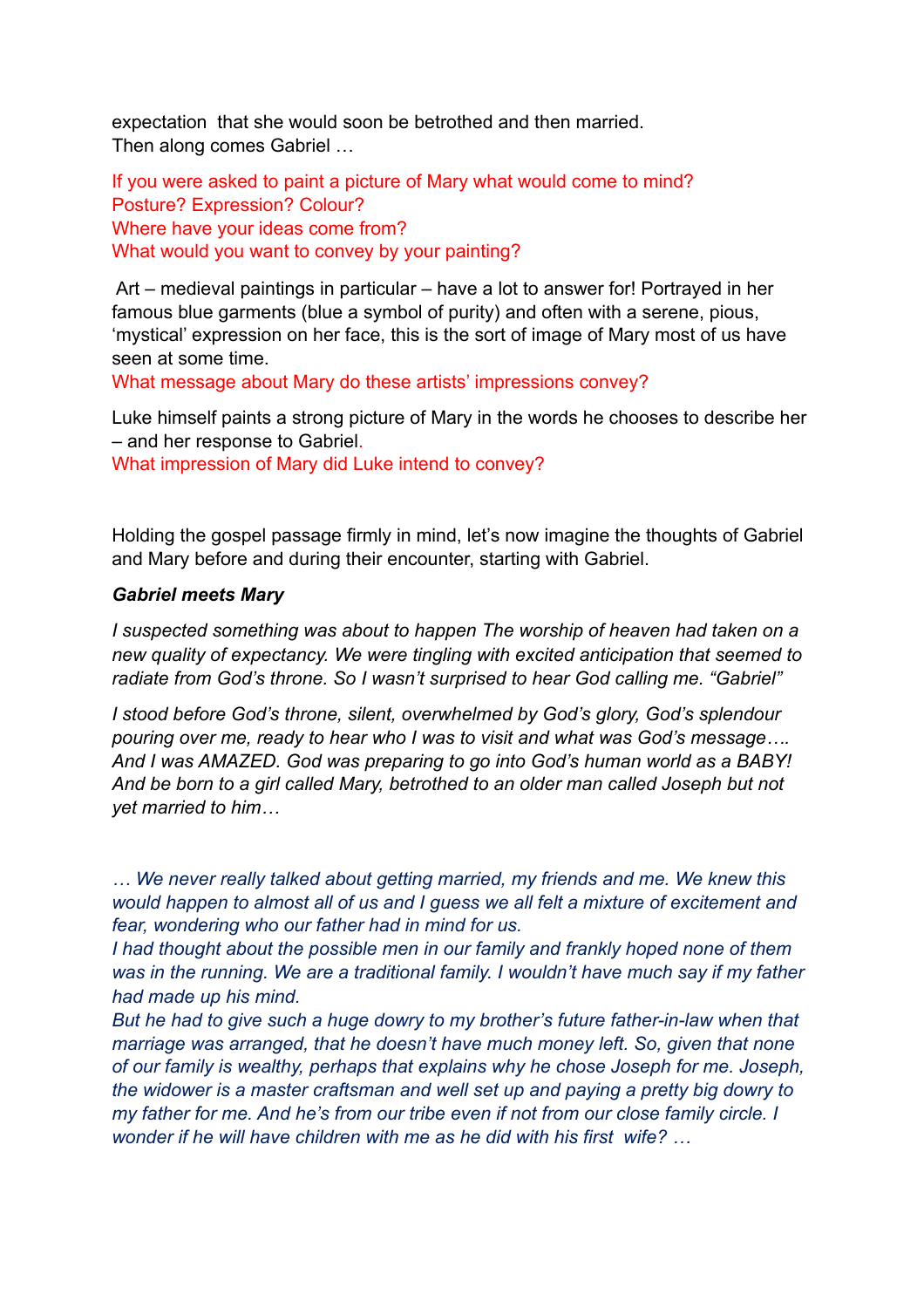*I had no idea what reception I would get, how Mary would react to my appearance or to God's message but I remembered the reactions of Daniel and Zechariah when they saw me, so I remembered to tell Mary not to be frightened…* 

*… Looking back, it seems almost funny that that angel seemed more in awe of me than I was of …him? It? How do you refer to an angel? He (or it) told me not to be afraid but all I felt was a strong sense of …peace? A bit as if I had God's arms wrapped around me and I knew everything would be alright. Somehow I knew I had a real choice – that God would never force this event on me – but I did have a question …* 

*… Her question "How will this be?" reminded me of Zechariah too but I had no thought of silencing Mary. I had more of God's message to give her … and I knew God was waiting for her answer.* 

*How long did we have to wait? I don't know! It seemed a very long time, but perhaps that was because I knew how beyond important her answer would be. I do know that while we waited, the worship of heaven was stilled. Everything was suspended in eternity's time and all fell silent. The echoing 'Holy, holy, holy' faded. All heaven held its' breath.* 

*The human world touched me then as never before. I felt panic, as if I were human. God's message was a request, not an order. And I had no script if Mary said "No". There was no Plan B…* 

*… I took some time – I don't know how much time – to let the angel's words sink in and then think how this could possibly happen. I was betrothed to Joseph but we hadn't yet … become man and wife (if you know what I mean… Excuse my shyness but we don't really talk about these things.) I think I even asked the angel how this could happen. I didn't really understand all of the answer … but if the Spirit of God could create the world, then I believed the same Spirit could do as the angel said. Then he (or it) reminded me of the amazing thing that had happened to my relative Elizabeth and suddenly I found myself saying that I would do as God had asked me.* 

*The tumultuous noise of heaven – cries and shouts, cymbals, fanfares ,organ blasts as heaven exploded in praise and joy, in adoration of God and in bewildered, amazed awe at God's plan and Mary's acceptance – literally – blew me away.* 

*\*\*\*\*\*\*\*\*\*\*\*\*\*\*\*\*\*\*\*\*\*\*\*\*\*\*\*\** 

### *'All heaven held its' breath'.*

Luke tells us that, after the initial greetings, Gabriel presents Mary with a statement ('You will conceive…' v 30) but the end of the encounter (v38) strongly suggests that that Mary had a choice.